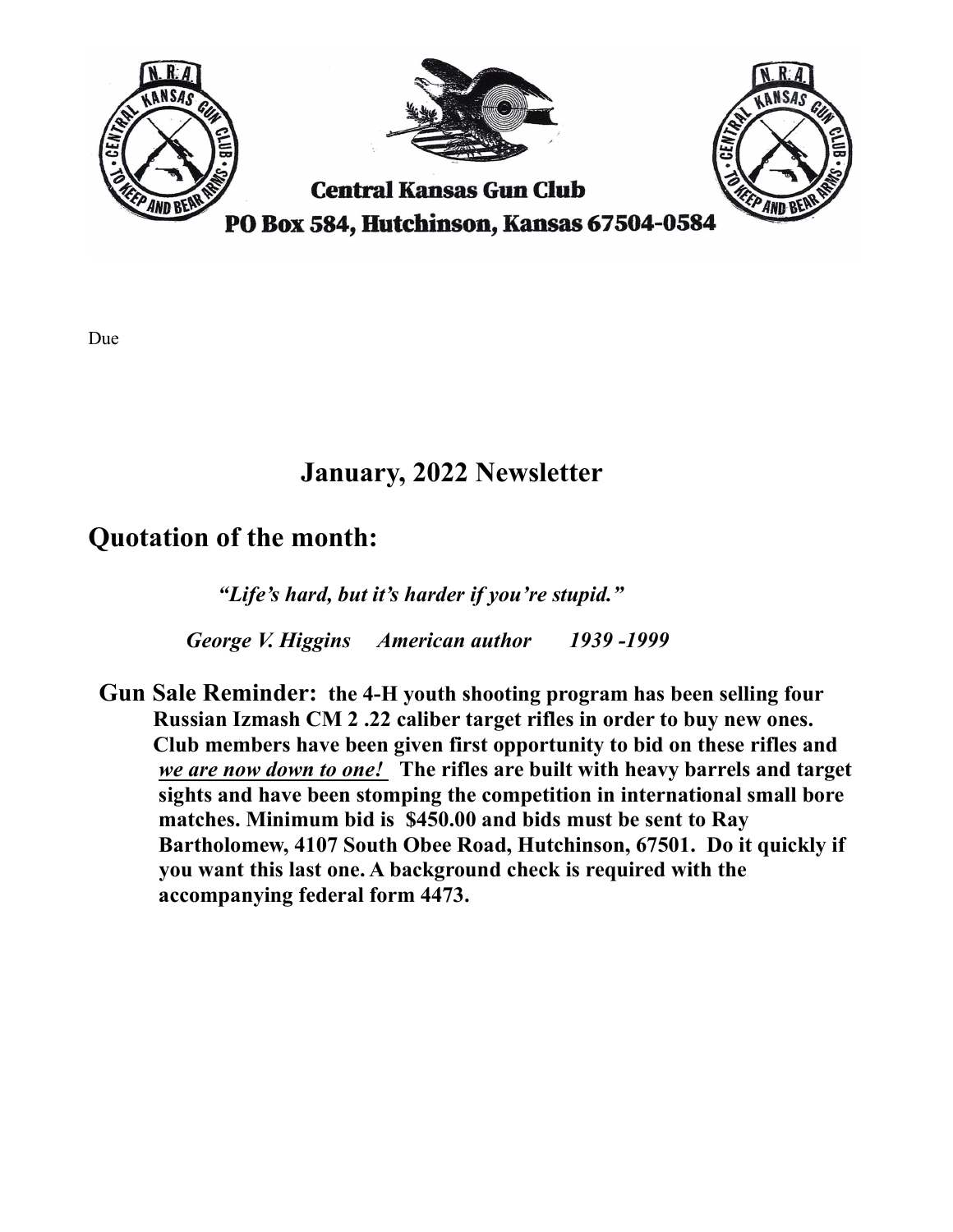



- Same Old Song: due to the continuing insane situation with ammo and reloading components participation in some events has been a bit off so Dennis advises we keep an eye on the club calendar. Dennis also asks that any Discipline Chairman canceling or changing any event to let Dennis know immediately.
- Work Day: Executive Officer Dennis Chambers has scheduled our next work day for March 26 at 8 am so please mark it on your calendar. Bring hand tools, power tools, gloves and something to hydrate yourself with. For new members this would be a great opportunity to get in some of your required hours for the year.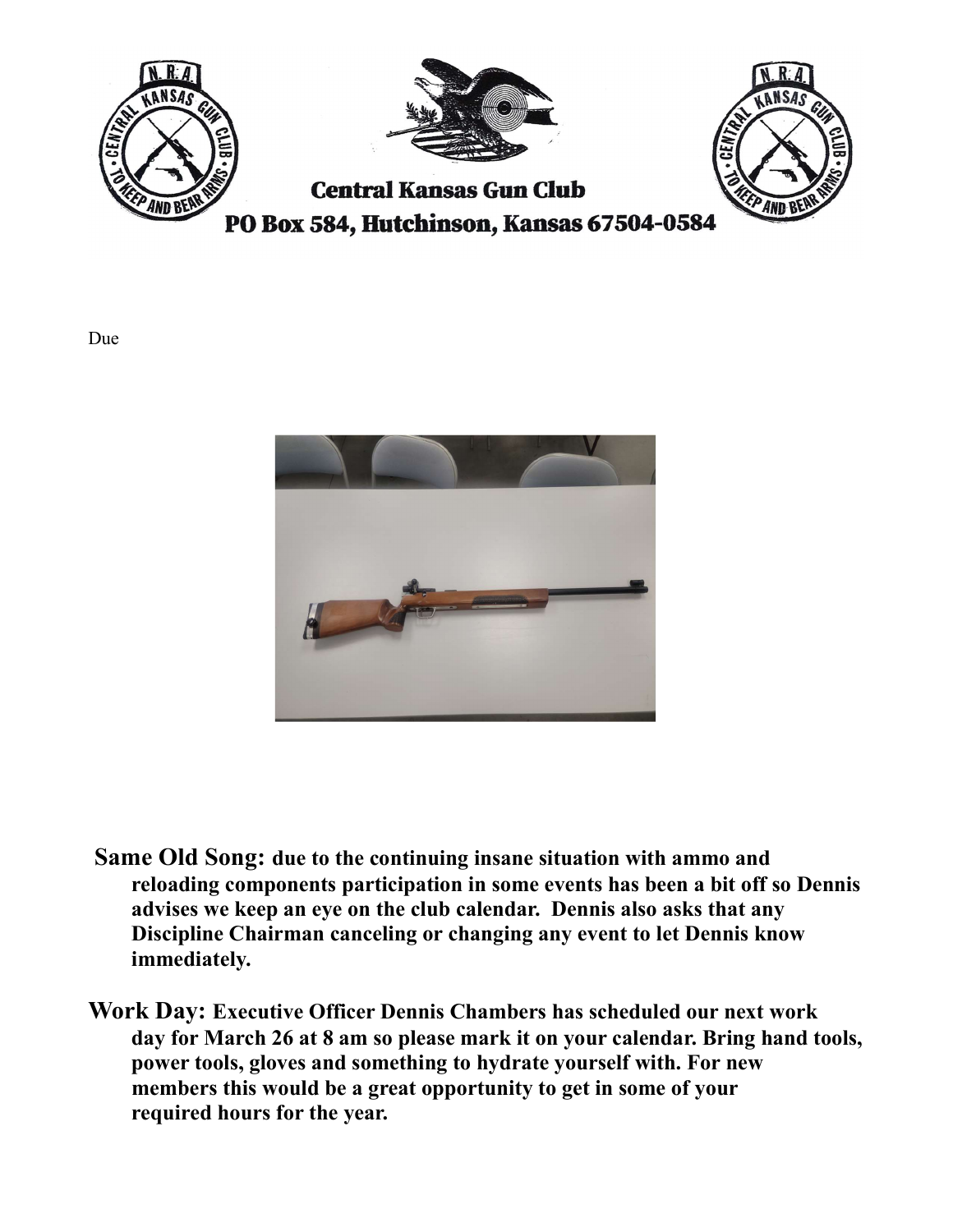

- Note of Thanks: to all of you who showed up to help repair all the wind damage suffered by the range. Quite a job. Thanks for answering the call.
- Shotgun: No report, but the program continues to bring out a good number of shooters. We are shooting trap (if there is interest), skeet and 5-stand. Tuesdays 2 to 5 pm – skeet. Thursdays 6 pm till done – 5-stand. Remember winter precautions: shooting canceled if temperature or wind chill is 32 degrees or below or there is any precipitation, lightning or high winds.
- Nickerson High School Trap Team: Spring semester team will begin shooting soon.
- Action Pistol: Greg Dick reports his first match will be March 13 at 8 am. Shoots will, as usual, be conducted under the NRA Action Pistol rule book and are open to all competitors per section two of the rule book. Entry fee has been \$18 but may increase. Entries close at completion of the first event. There will be no pre-entries. For information Contact Greg at (620) 931-7492.
- Pistol Caliber Carbine: Will begin soon. For information contact James Dean at (620) 200-0837 or james67501@sbcglobal.net.
- Precision (Tactical) Rifle: done for the year. Greg Krebaum runs the shoots. For information contact Greg at (620) 662-7515 or e-mail him at krebaum@sbcglobal.net. Be sure to contact Greg before the shoots.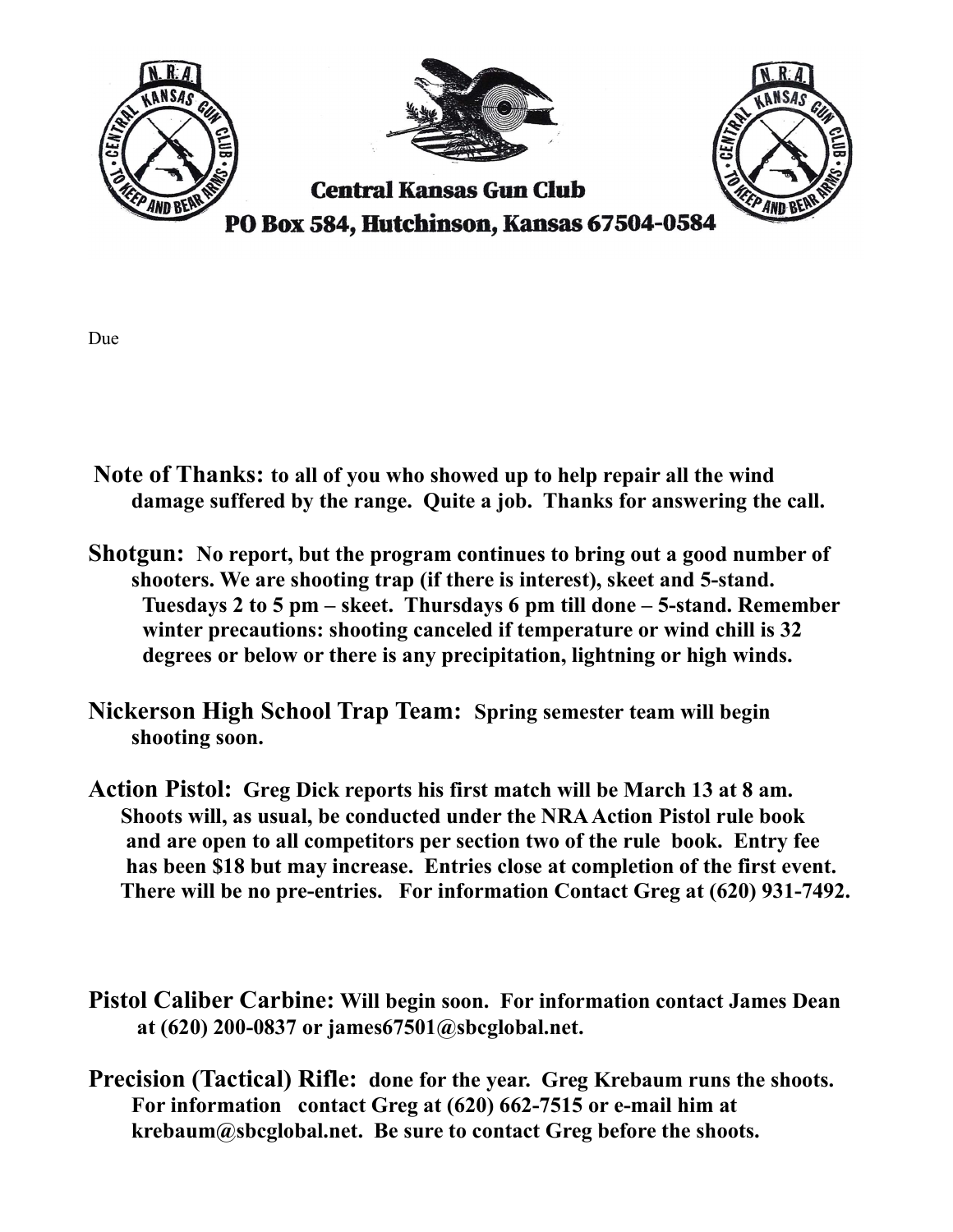

- .22 Fun Shoot: Will begin soon, shooting the last Sunday of the month. Watch the calendar. Call Dennis Chambers at (620) 664-7004 or e-mail him at casttackle@cox.net if you have any interest.
- .22 Rimfire Practice Shoot: Dennis runs these also. Next shoot Tue., Feb 1 at 6 pm. Contact Dennis at the above contact information.
- .22 Night Shoots: will resume January 18 at 6 pm and will shoot every two weeks. Contact Dennis for further information.
- .22 Precision Rifle: Jeremy Hitschmann runs the program. Will begin soon. For information contact Jeremy at (316) 288-9034 or jeremyhitschmann@gmail.com.
- USPSA: Eric Schnitzer runs the program. Shoots are at 8 am on the last Sunday of the month beginning soon.
- High Power: Will resume shooting March 23. Contact Harold Mauck at (620) 727-3222 or dr2136@icloud.com.
	- March 23. 600 yard practice. Non-approved prone. 6-8 pm. Dennis Chambers will run the line.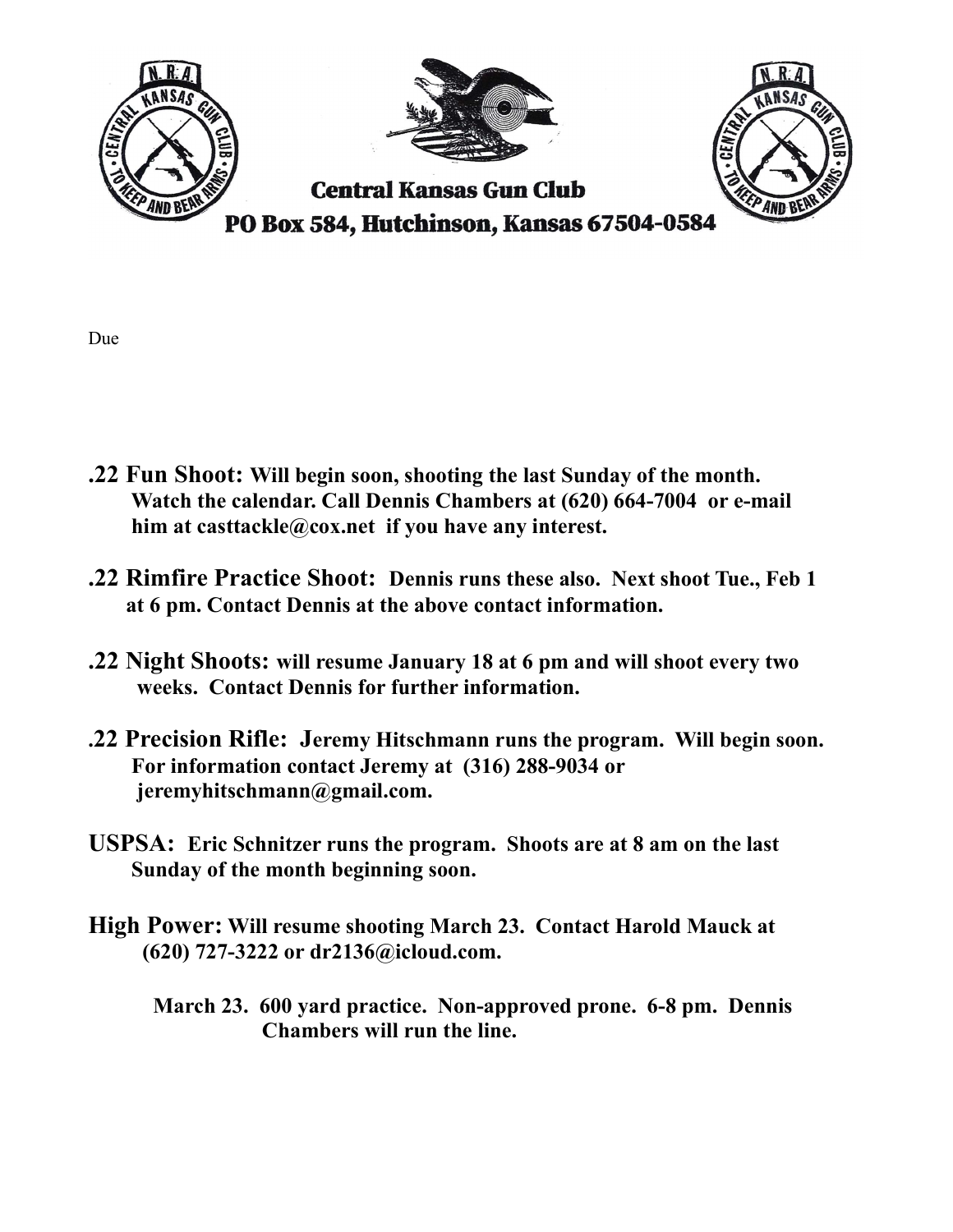

- 3-Gun: shooting the third Sunday of the month at 9 am. Manuel "M.C." Camacho runs the matches. Next shoot is January16. For more information contact him at (316) 284-1357 or e-mail him at manuel@mcsportingarms.com.
- USPSA Steel Challenge: New discipline for the club. First shoot was January 8. Off to a good start. Come out and try this new game. Thomas Teater runs the matches. Contact him at (785) 230-2794 or e-mail him at tomashleyt@gmail.com.
- 4-H: Ray Bartholomew reports the BB Gun program will shoot 2-4 pm at the clubhouse each Sunday. For information about the 4-H programs contact Ray at  $(620)$  200-8253 or e-mail him at raybart  $53@g$  mail.com.
- For Sale: members having items for sale can contact Jerry Maxfield at (620) 899-1053 or jrmax@cox.net. These will appear in the next newsletter.
- For Sale: member John Allen has for sale an AR-15 .223 with White Oak lower and A4 Service Rifle Optic upper. Twist is 1-in-7. Length 20 inches. Also Rock River lower and Geissele High Speed Service Rifle trigger, 2-stage. Anyone interested can reach John at (620)617-5780.
- Found: on or about December 13 member Ray Sonnedecker found a knife at the plinking range. To identify and claim call Ray at (620) 665-1193.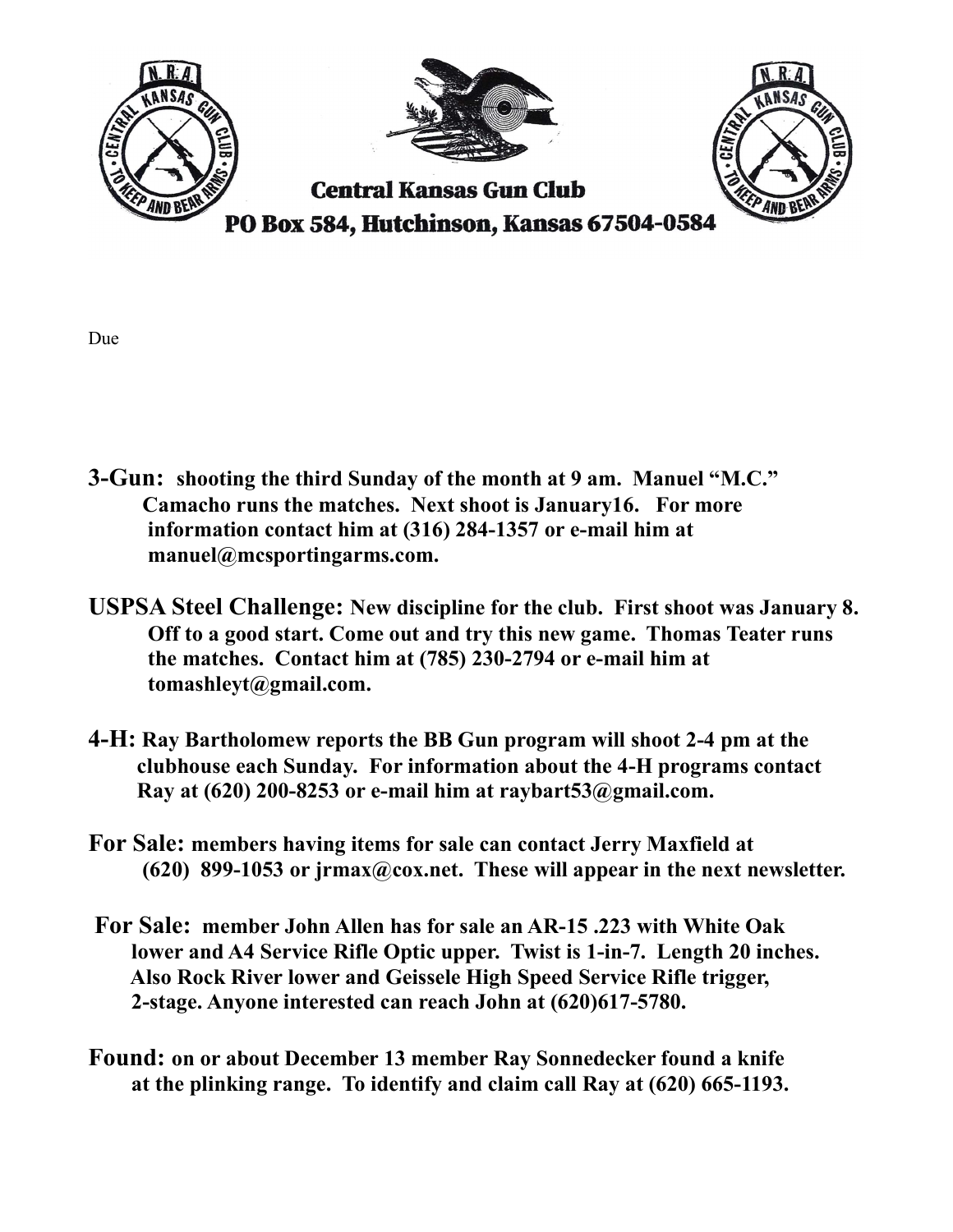

Hunter Education: next class is February 5 from 8 am to 5 pm at the clubhouse. Classes will be held every month for four months. Part of classes are online. For information contact Terry Dean at (620) 966-5052 or e-mail him at trdean5357@yahoo.com or Frank Triffett at (620) 665-7851.

## Gun Shows:

- Feb. 5-6. Hutchinson. Hutchinson Gun & Knife Show. Kansas State Fairgrounds. 2000 North Poplar. (918) 658-4500.
- Feb. 11-13. Dodge City. Winter Expo & Gun Show. Western State Bank Expo Center. 11333 Highway 283. (620) 225-8080.
	- Feb. 19-20. Wichita. Wichita Gun & Knife Show. Century II Performing Arts & Convention Center Expo Hall. 225 West Douglas. (660) 956-6004.
	- Feb. 26-27. Topeka. Topeka Gun & Knife Show. Stormont Vail Events Center. 1 Expocentre Drive. (660) 956-6004.
	- Feb. 26-27. Salina. Salina Gun Show. Saline County Livestock & Expo Center. 900 Greeley. (785) 823-1747.